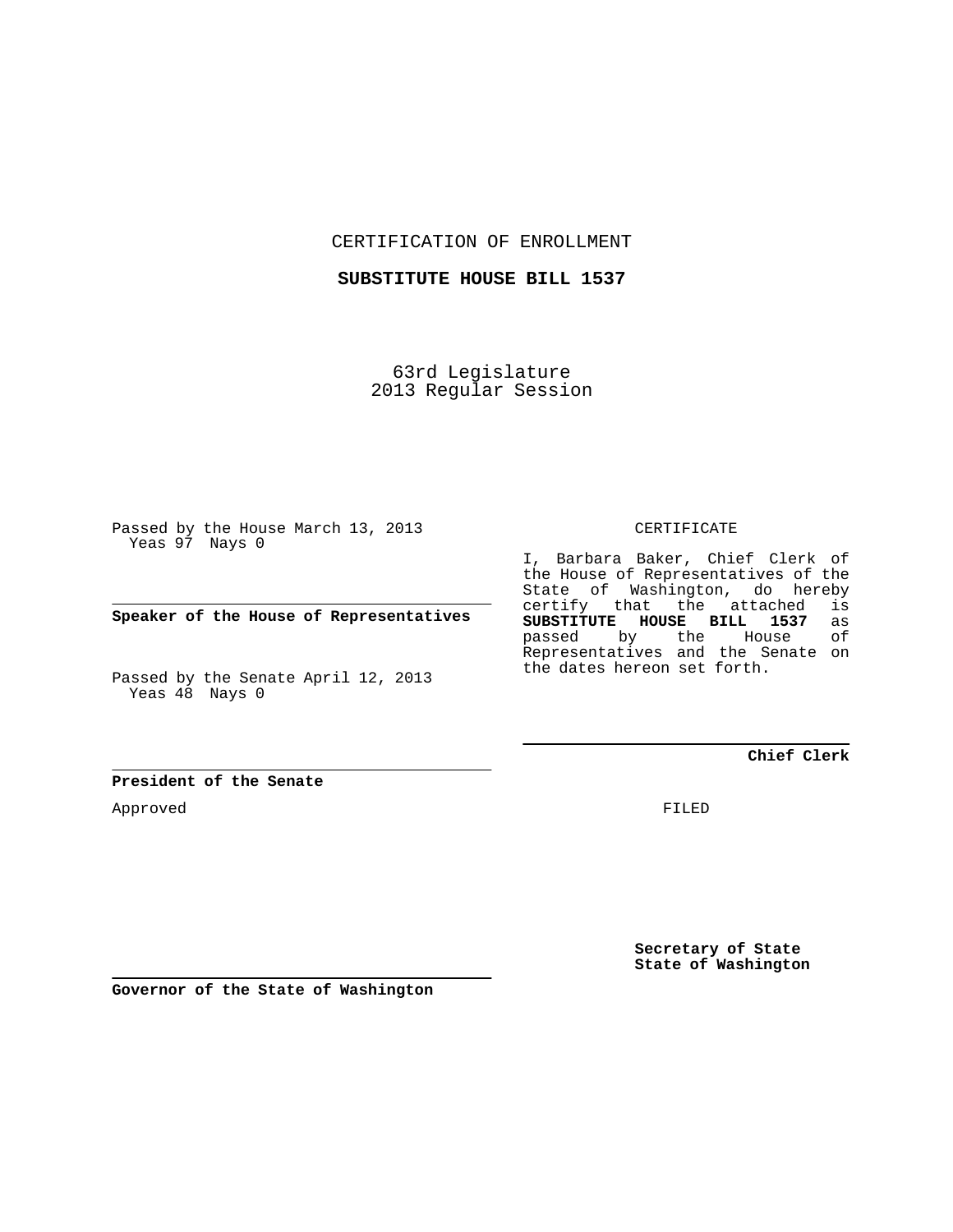## **SUBSTITUTE HOUSE BILL 1537** \_\_\_\_\_\_\_\_\_\_\_\_\_\_\_\_\_\_\_\_\_\_\_\_\_\_\_\_\_\_\_\_\_\_\_\_\_\_\_\_\_\_\_\_\_

\_\_\_\_\_\_\_\_\_\_\_\_\_\_\_\_\_\_\_\_\_\_\_\_\_\_\_\_\_\_\_\_\_\_\_\_\_\_\_\_\_\_\_\_\_

Passed Legislature - 2013 Regular Session

## **State of Washington 63rd Legislature 2013 Regular Session**

**By** House Government Operations & Elections (originally sponsored by Representatives O'Ban, Angel, Hayes, Green, Zeiger, Bergquist, Johnson, Ryu, Morrell, and Shea)

READ FIRST TIME 02/22/13.

 1 AN ACT Relating to a veteran's preference for the purpose of public 2 employment; and amending RCW 41.04.010.

3 BE IT ENACTED BY THE LEGISLATURE OF THE STATE OF WASHINGTON:

 4 **Sec. 1.** RCW 41.04.010 and 2009 c 248 s 1 are each amended to read 5 as follows:

 6 In all competitive examinations, unless otherwise provided in this 7 section, to determine the qualifications of applicants for public 8 offices, positions, or employment, either the state, and all of its 9 political subdivisions and all municipal corporations, or private 10 companies or agencies contracted with by the state to give the 11 competitive examinations shall give a scoring criteria status to all 12 veterans as defined in RCW 41.04.007, by adding to the passing mark, 13 grade or rating only, based upon a possible rating of one hundred 14 points as perfect a percentage in accordance with the following:

15 (1) Ten percent to a veteran who served during a period of war or 16 in an armed conflict as defined in RCW 41.04.005 and does not receive 17 military retirement. The percentage shall be added to the passing 18 mark, grade, or rating of competitive examinations until the veteran's